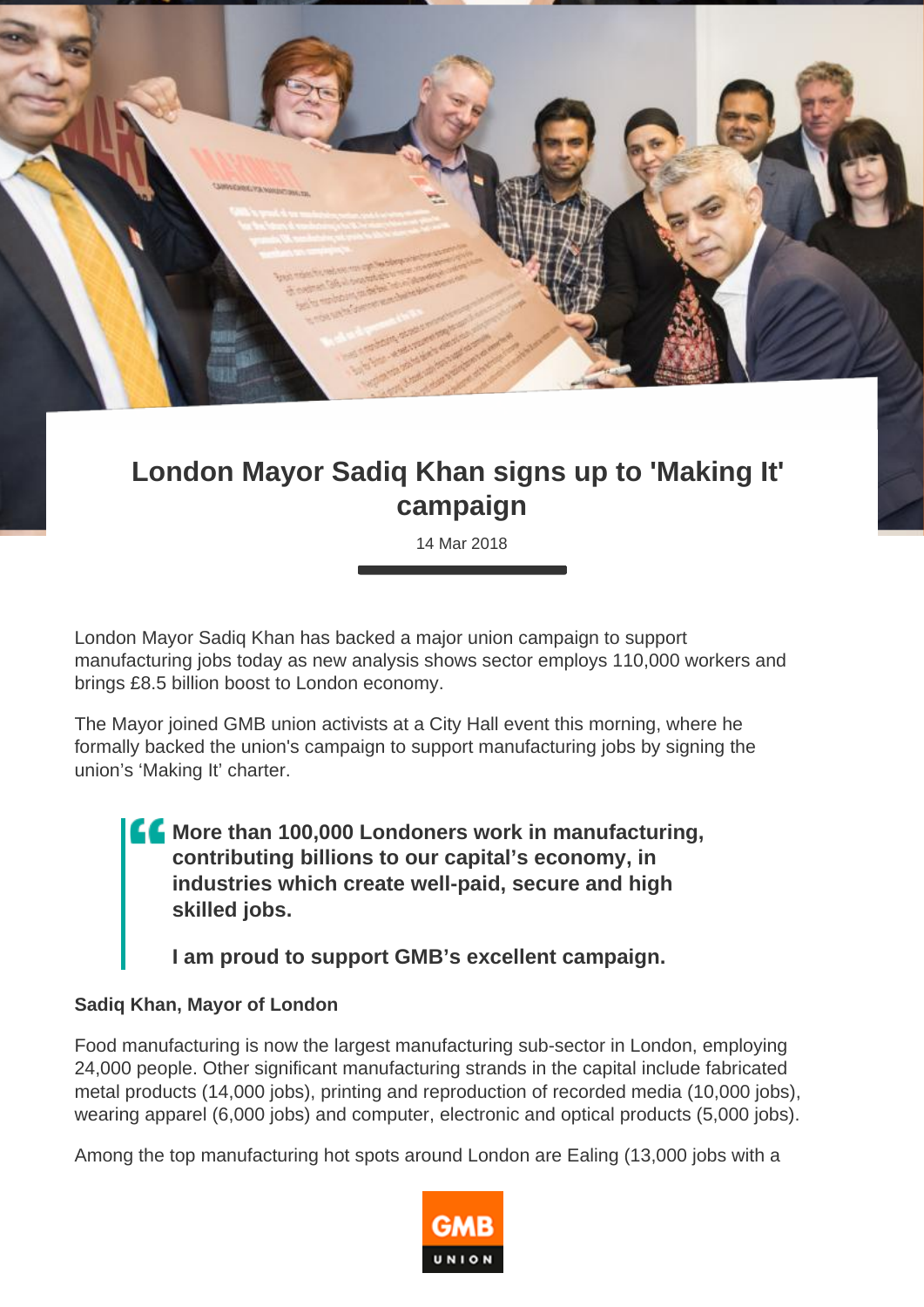£765 million boost), Harrow and Hillingdon (10,000 jobs and a £891 million boost), Barking, Dagenham and Havering (8,500 jobs and a £923 million boost) and Brent (8,000 jobs and a £576 million boost).

**If It's often said that we don't make anything here anymore, but that's wrong. Our Making It campaign reveals the truth about manufacturing and celebrates the work GMB members proudly do every day.**

**We're delighted to have the Mayor's backing for our ambitious charter to support manufacturing jobs in London, with this diverse sector supporting more than a hundred thousand livelihoods and bringing billions into the capital. At a time when insecure work and the so-called 'gig-economy' are growing, manufacturing workers are often skilled workers in full-time employment and on permanent contracts.**

**Wages in manufacturing are on average 20 per cent higher than in the wider economy - these jobs are worth fighting for.**

## **Jude Brimble, GMB National Secretary**

| NUTS3                                         | $GVA$ (£s) | <b>Manufacturing employment</b> |
|-----------------------------------------------|------------|---------------------------------|
| Camden and City of London                     | 491        | 7,500                           |
| Westminster                                   | 379        | 4,000                           |
| Kensington & Chelsea and Hammersmith & Fulham | 288        | 3,000                           |
| Wandsworth                                    | 123        | 1,750                           |
| Hackney and Newham                            | 565        | 5,250                           |
| <b>Tower Hamlets</b>                          | 259        | 3,500                           |
| Haringey and Islington                        | 383        | 6,000                           |

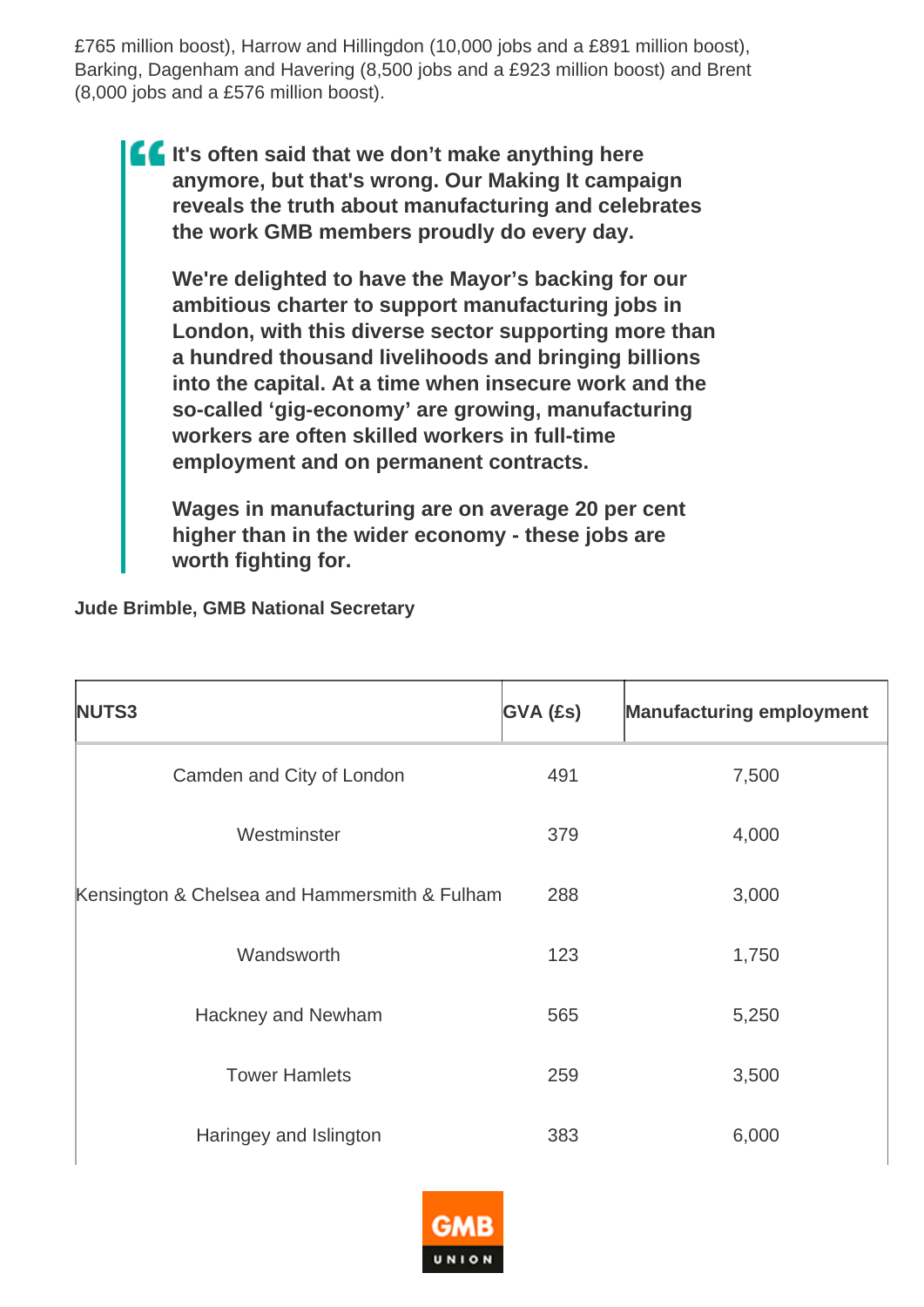| NUTS3                                   | <b>GVA (£s)</b> | <b>Manufacturing employment</b> |
|-----------------------------------------|-----------------|---------------------------------|
| Lewisham and Southwark                  | 245             | 3,150                           |
| Lambeth                                 | 90              | 1,250                           |
| <b>Bexley and Greenwich</b>             | 535             | 7,500                           |
| Barking & Dagenham and Havering         | 923             | 8,500                           |
| Redbridge and Waltham Forest            | 374             | 5,250                           |
| Enfield                                 | 441             | 5,000                           |
| <b>Bromley</b>                          | 126             | 3,000                           |
| Croydon                                 | 101             | 3,000                           |
| Merton, Kingston upon Thames and Sutton | 282             | 6,250                           |
| <b>Barnet</b>                           | 162             | 2,500                           |
| <b>Brent</b>                            | 576             | 8,000                           |
| Ealing                                  | 765             | 13,000                          |
| Harrow and Hillingdon                   | 891             | 10,000                          |
| Hounslow and Richmond upon Thames       | 476             | 5,000                           |

ONS, Regional Gross Value Added (incomes approach) tables

**The idea behind the Making It campaign is to bring together the industrial and political agendas in support of UK manufacturing. GMB wants to ensure that our members who work in manufacturing, businesses and politicians are aligned to a positive vision of UK**